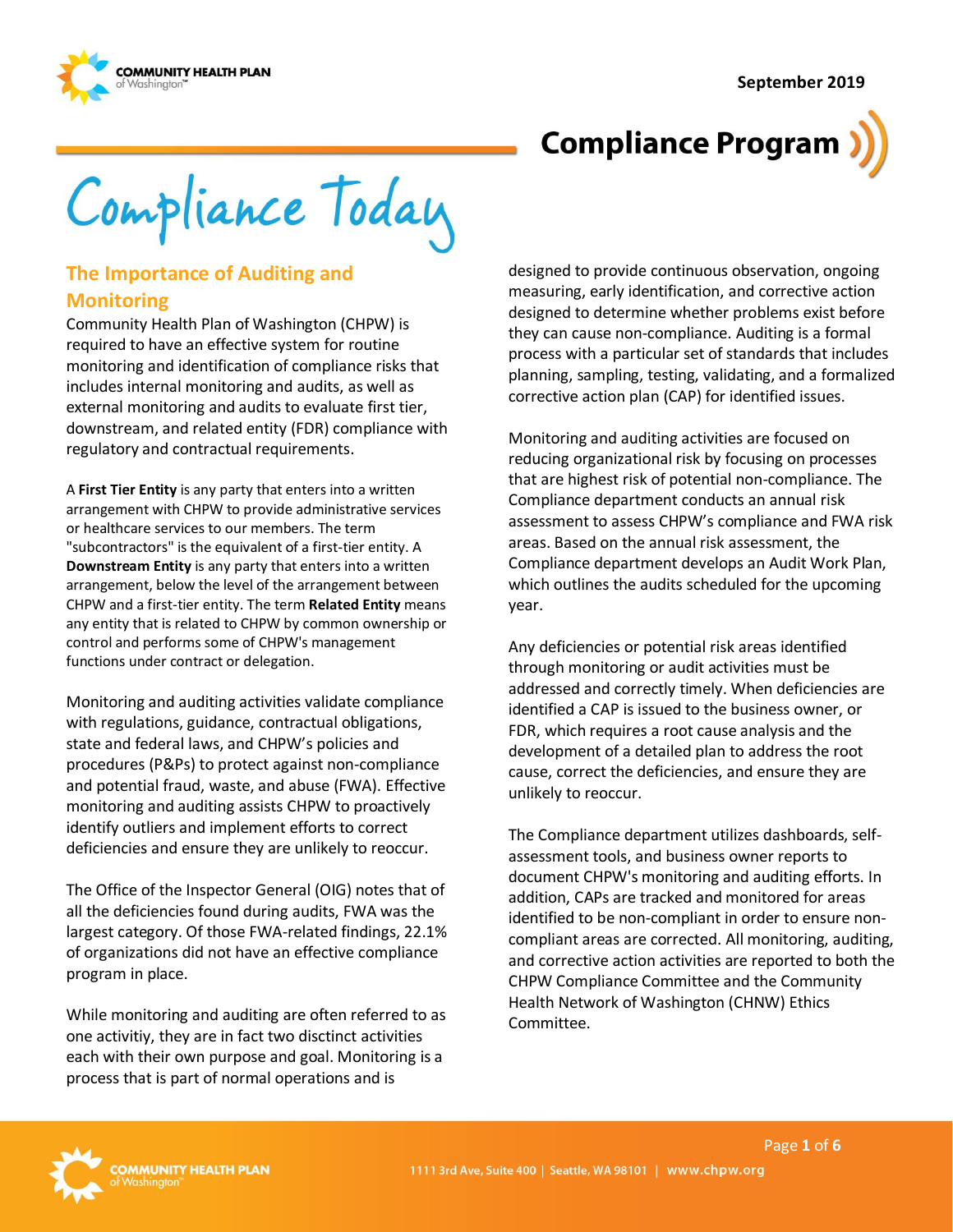



Compliance Today

For more information:

- *[Compliance Audit](http://chpsp/PP/Compliance/Compliance%20Audit%20Policy%20-%20CO363.pdf)* policy (CO363) and *[Compliance Audit](http://chpsp/PP/Compliance/Compliance%20Audit%20Procedure%20-%20CO364.pdf)* procedure (CO364)
- [Medicare Managed Care Manual Chapters 21 &](https://www.cms.gov/Regulations-and-Guidance/Guidance/Manuals/Downloads/mc86c21.pdf)  [9, Compliance Program Guidelines](https://www.cms.gov/Regulations-and-Guidance/Guidance/Manuals/Downloads/mc86c21.pdf)

## **Corrective Action Plans and Root Cause Analysis**

A corrective action plan (CAP) is a formalized way to document known deficiencies, identify remediations, and track corrective actions through completion.

An effective CAP includes a detailed action plan to remedy the noncompliance, a validation of the entire process, and expected completion dates. Effective action plans have three key elements:

- 1. Specific tasks detailing what will be done and by whom;
- 2. Timeframe: when will each task be completed and overall expected date of CAP closure, and;
- 3. Resource allocation: what funds or resources are, or will be, available to support the action plan.

The Compliance department has developed the following templates for CAP management:

- **Internal Corrective Action Plan (iCAP)**, issued by Compliance to a business owner for an identified deficiency.
- **[FDR CAP](https://inside.chpw.org/departments/compliance/dvo_toolkit/fdr_cap_template_finaldocx)**, issued by Compliance or CHPW business owner to the FDR.

#### **Root Cause Analysis**

An essential element of the CAP and remediation process is effective root cause analysis. Root cause analysis is a systematic approach to get to the true root of a problem. Root cause is the fundamental breakdown or failure of a process which, when

resolved, prevents a recurrence of the problem. Without an effective root cause analysis, an effective action plan cannot be developed, and the likelihood of the non-compliance is likely to reocurr.

An effective root cause analysis will include:

- How the issue of occurred;
- What factors contributed to the noncompliance, at what level;
- Whether policies and procedures (P&Ps) were in place or disregarded, and;
- Whether mitigating strategies or interventions were identified prior to the issue occurring.

**Note:** 'Human error' is not the conclusion of a root cause analysis, it is the beginning. A root cause is typically a finding related to a process or system that has potential for redesign to reduce risk.

When a CAP is issued, the Compliance department tracks the completion of the CAP and confirms the remediations have been effective, through a validation audit. Compliance maintains a CAP tracker that is reported to the CHPW Compliance Committee and the CHNW Ethics Committee.

For more information:

- For iCAPs, contact Amie Schippa, Compliance Manager at ext. 5092, or at [amie.schippa@chpw.org.](mailto:amie.schippa@chpw.org)
- For FDR CAPs, contact Josh Martin, Delegated Vendor Oversight (DVO) Program Manager at ext. 8805, or a[t josh.martin@chpw.org.](mailto:josh.martin@chpw.org)
- *[Compliance Audit](http://chpsp/PP/Compliance/Compliance%20Audit%20Policy%20-%20CO363.pdf)* policy (CO363)
- *[Compliance Audit](http://chpsp/PP/Compliance/Compliance%20Audit%20Procedure%20-%20CO364.pdf)* procedure (CO364)
- *[Delegated Vendor Oversight](http://chpsp/PP/Compliance/Delegated%20Vendor%20Oversight%20Policy%20-%20CO321.pdf)* policy (CO321)

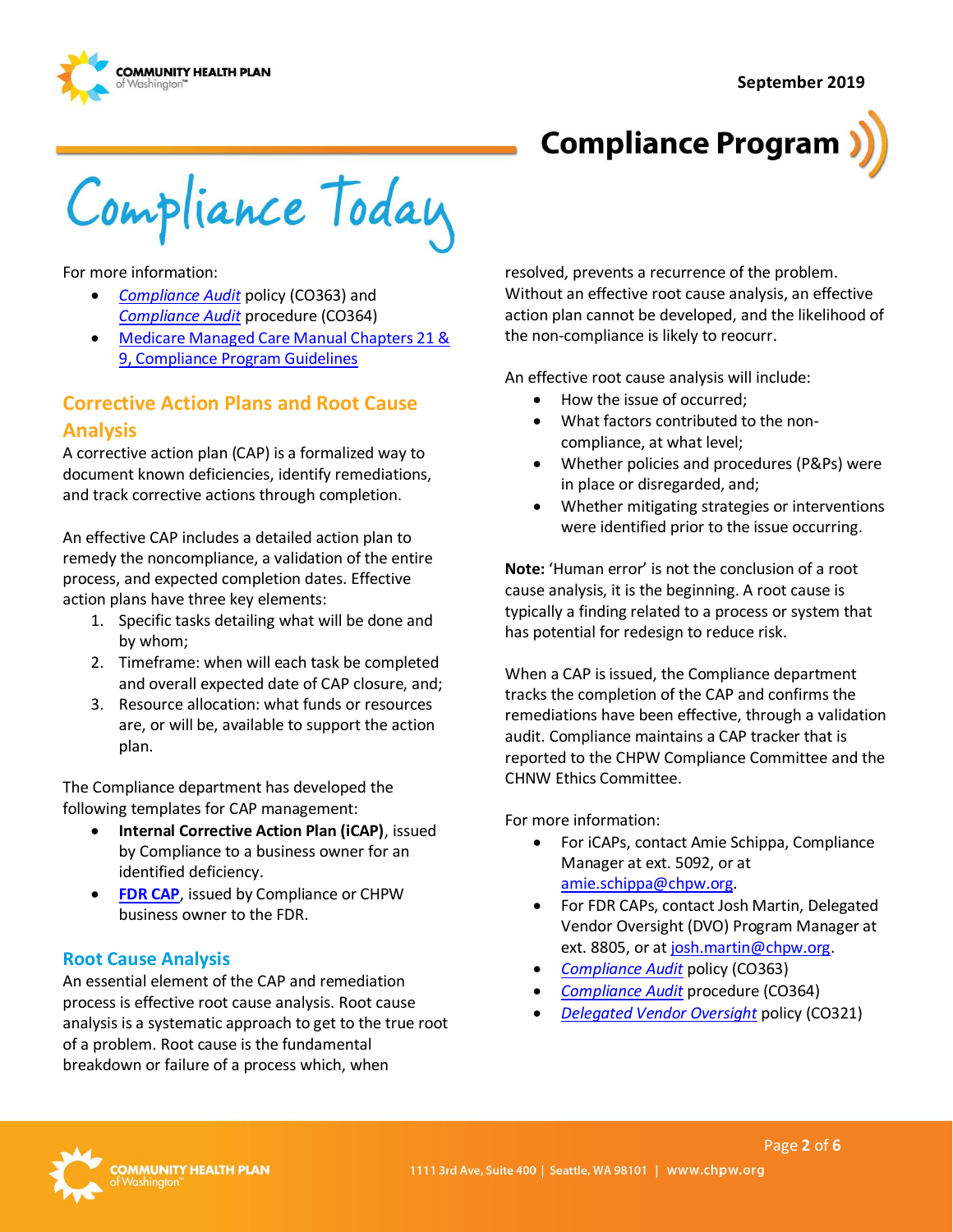

Compliance Today

## **Cybersecurity: Loss or Theft of Equipment and Data Threats**

The theft of equipment and data is a pervasive threat for organizations. Daily, mobile devices such as laptops, tablets, smart phones, and USB/thumb drives are lost or stolen. While the value of the device is one loss, the consequences of losing a device containing sensitive data is much worse.

If a lost device was not appropriately safeguarded or password protected, the loss may result in unauthorized or illegal access, dissemination, and use of sensitive data. Even if the device is recovered, the data may have been erased and completely lost. Loss or malicious use of data may result in business disruption and compromised patient safety, and may require notification to members, applicable regulatory agencies, or the media. Loss of protected health information (PHI) may lead to a clear case of patient identity theft, and, with the potential theft of records, the plan's reputation could be at stake if the information makes it to the dark web for sale.

Workforce members must take extra precautions when working with ePHI or portable eMedia to ensure the security of CHPW's members' information, as well as proprietary and confidential business information.

In September 2016, CHPW implemented a technology control mechanism disabling read/write capabilities for removable eMedia devices, except in limited circumstances. In addition, CHPW laptops are automatically encrypted using Kaspersky. Workforce members with read/write access **must encrypt all portable eMedia** containing ePHI or proprietary and confidential business information using an approved method of encryption. Contact the Help Desk at x8989 if you have questions or need help with encryption.

ePHI and other sensitive information should never be stored on your laptop or desktop computer, but rather on CHPW's secured network. As with printed PHI and your laptop, workforce members **must secure all portable eMedia when away from your desk and at the end of each workday**.

#### **Disposing of Portable eMedia**

Portable eMedia such as CDs or DVD/Blu-Rays must be placed in specific secure shredding bins for destruction, just as with printed PHI. Secure shredding bins for portable eMedia are found on the  $10<sup>th</sup>$  floor. Workforce members must return portable eMedia (such as flash drives or mobile phones) to IS&T when no longer in use, for cleaning and proper disposal.

### **Loss of Portable eMedia**

If you lose a device, **immediately** report the loss to the VP, Compliance Officer, Marie Zerda, at [compliance.officer@chpw.org,](mailto:compliance.officer@chpw.org) and to the VP of IS&T, Steve Swanson, a[t steve.swanson@chpw.org.](mailto:steve.swanson@chpw.org) After you notify the VP, Compliance Officer and VP of IS&T, complete a *[Privacy/Security Incident Report](https://inside.chpw.org/departments/compliance/documents/privacysecurity__fwa_report_forms)* and forward to the Compliance department at [compliance.incident@chpw.org.](mailto:compliance.incident@chpw.org)

For more information, see:

- *[Member Privacy: Workforce Member](http://chpsp/PP/Compliance/Information%20Privacy%20Workforce%20Member%20Responsibilities%20Procedure%20-%20CO317.pdf)  [Responsibilities](http://chpsp/PP/Compliance/Information%20Privacy%20Workforce%20Member%20Responsibilities%20Procedure%20-%20CO317.pdf)* procedure (CO317)
- *[Removale Media Device](http://chpsp/PP/IST/Removable%20Media%20Device%20Policy%20-%20IT111.pdf)* policy (IT111)

## **42 CFR Part 2**

42 CFR Part 2 are federal regulations prohibiting the disclosure of patient information (without patient consent) that could reasonably be used to identify an individual with a substance use disorder (SUD) receiving treatment by a federally assisted SUD program (Part 2 program).

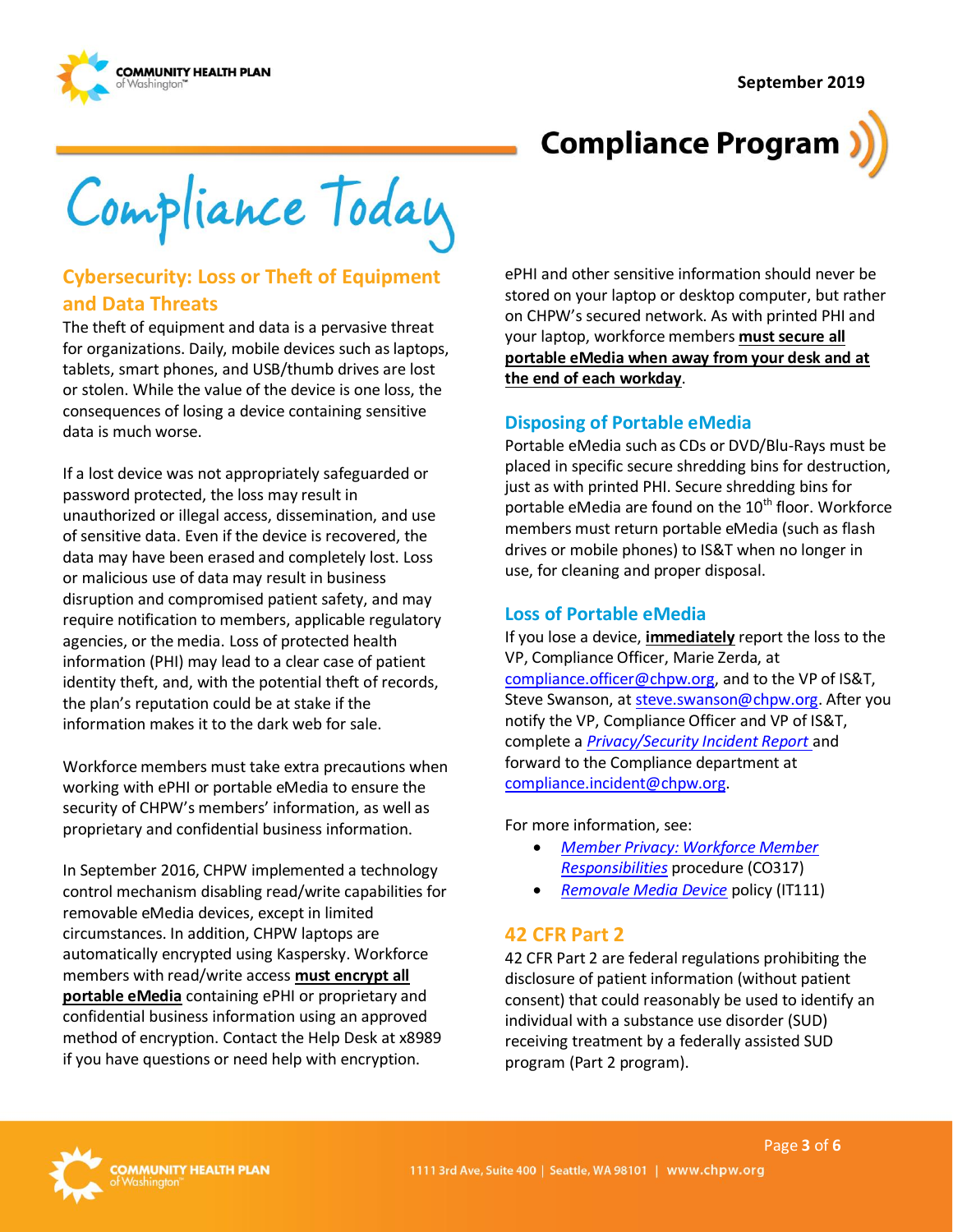

Compliance Today

CHPW cannot disclose Part 2 Protected Records without written authorization/consent by the member using the *[Authorization to Release Confidential](https://inside.chpw.org/departments/compliance/documents/hipaasud_release_forms)  [Substance Use Disorder Treatment Information](https://inside.chpw.org/departments/compliance/documents/hipaasud_release_forms)* form. Authorized disclosures of Part 2 Protected Records must be limited to the information necessary to carry out the purpose of the disclosure. When making a disclosure of patient identifying information with member consent, CHPW must include the notice to the recipient that re-disclosure is prohibited unless the member consents in writing to the re-disclosure.

Part 2 prohibits CHPW from affirmatively revealing that a member has been, or is being, disgnosed or treated for a SUD by a Part 2 program. Unless CHPW has a member's valid written consent to disclose patient identifying information, any response to a request for disclosure of member records must be made in a way that will not affirmatively reveal that the member has been or is being diagnosed or treated for a SUD by a Part 2 program.

Part 2 records may be used or disclosed only as permitted by the regulations and may not otherwise be disclosed or used in any civil, criminal, administrative, or legislative proceedings conducted by any Federal or State agency. Restrictions on use and disclosure apply whether the holder of the information believes that the person seeking the information already has the information, or has other means of obtaining the information, is law enforcement or other official, has a subpoena, or asserts any other justification for the disclosure.

If a member consents to a disclosure of their records for payment or health care operations, a lawful holder who receives the records may futher disclose the records as necessary to contractors, subcontractors, or legal representatives to carry out payment or health

care operations. However, for purposes of Part 2, care coordination and case management **are not** considered a part of a health plan's health care operations activities. Lawful holders who wish to further disclose patient identifying information, must have a written contract in place with the contractor or legal representative which provides that the contractor, subcontractor, or legal representative is bound by the provisions of Part 2 upon receipt of the patient identifying information.

Any CHPW workforce member who knows of an impermissible disclosure or acquisition of Protected Records, or who suspects one has occurred, must **immediately** report the violation to their supervisor and to the Compliance department. Failure to report will result in disciplinary action, up to and including termination.

Steps for reporting a violation are:

- 1. Complete a *[Privacy/Security Incident Report](https://inside.chpw.org/departments/compliance/documents/privacysecurity__fwa_report_forms)*
- 2. Email the form to the Compliance department at [compliance.incident@chpw.org](mailto:compliance.incident@chpw.org)

For detailed information, including disclosures for minors in Washington State, see the *[Substance Use](http://chpsp/PP/Compliance/Substance%20Use%20Disorder%20Records%20Use%20and%20Disclosure%20Policy%20and%20Procedure%20-%20CO367.pdf)  [Disorder Records Use & Disclosure](http://chpsp/PP/Compliance/Substance%20Use%20Disorder%20Records%20Use%20and%20Disclosure%20Policy%20and%20Procedure%20-%20CO367.pdf)* policy and procedure (CO367).

## **Anonymous Compliance Reporting**

CHPW provides access to a confidential, anonymous **Compliance Hotline** for workforce members to report instances of suspected or detected non-compliance, potential FWA, and other compliance and ethics concerns. The Hotline is operated and available 24 hours a day, seven days a week at **(800) 826-6762**, by NAVEX (vendor)**.** You can now make an anonymous report online by visiting the Compliance Hotline reporting site at[: http://chpw.ethicspoint.com.](http://chpw.ethicspoint.com/) You can

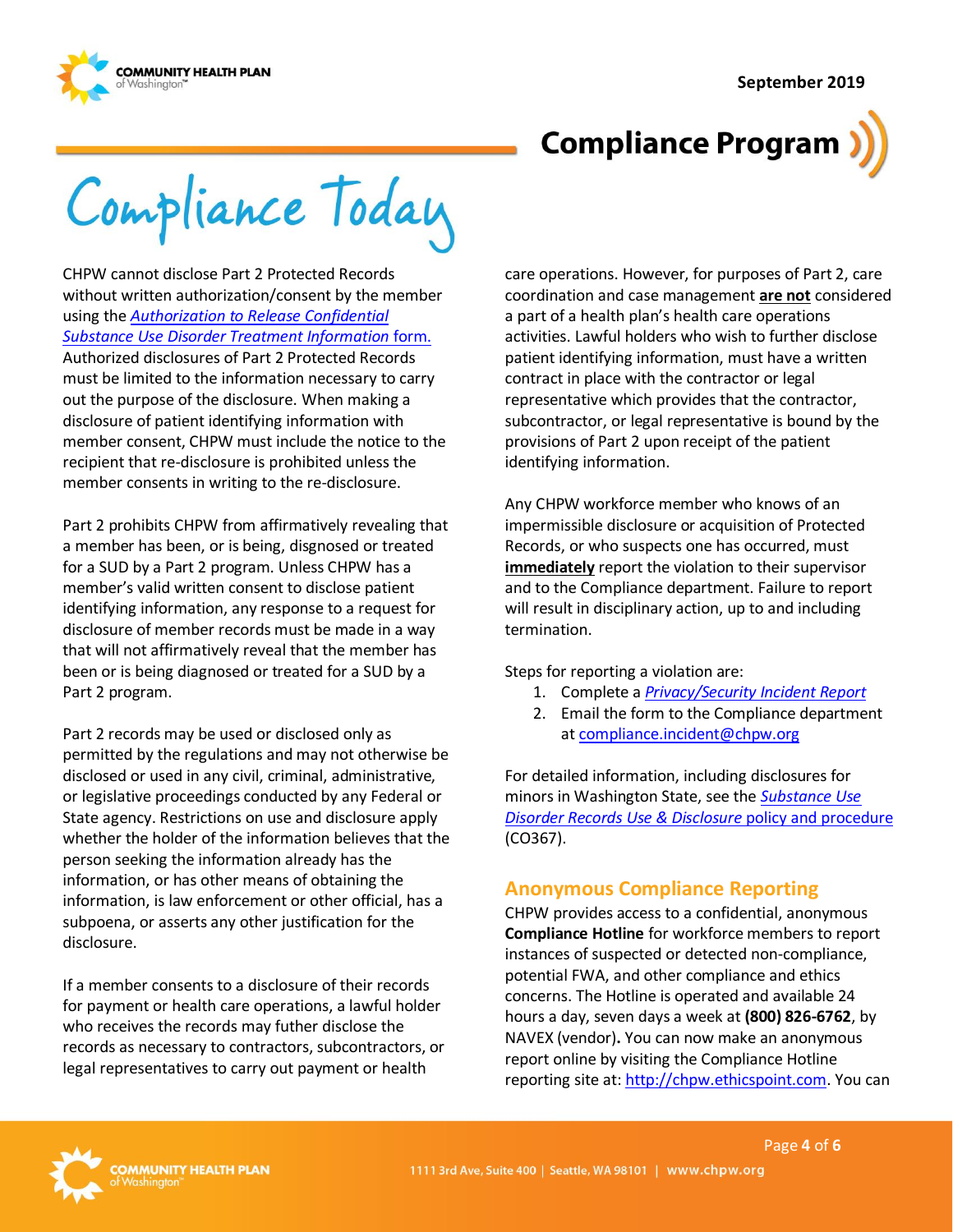

Compliance Today

access the online reporting site with the link above, visiting the 'Compliance Hotline' button from the Employee Quick Links on the InsideCHPW home page, and from a link on the Compliance department page on InsideCHPW.

In order to ensure confidentiality and comfort in reporting, the Hotline vendor **does not** trace or record calls. When you make a report online, you are provided with a 'Report Key' and create a password in order to follow up on your report. Without these, you will not be able to follow up on your submission. NAVEX is unable to recover this information for you. If you choose to remain anonymous, no one will attempt to identify you. If you choose to identify yourself, CHPW will keep your identity confidential, to the fullest extent possible or allowed by law.

When you make a report, the information is provided to the Compliance Officer and the VP, General Counsel for investigation and resolution. You can request an update on the progress or outcome of the investigation by contacting the Compliance Hotline and using the unique identification number and PIN provided during your initial report, or by logging in to the online reporting tool using the 'Report Key' and password mentioned above.

### **Reminders and Updates Annual Compliance/FWA Training**

CHPW maintains an Education Program by which the Compliance department administers ongoing education and training related to our Compliance Program. Core training for workforce members is provided through a mandatory Training Program, to be completed within **90 days of hire or contract and annually thereafter**.

The Compliance Program Training is comprehensive, covering each of the four sub-programs within the

Compliance Program. Examples of topics covered include an overview of CHPW's Standards of Conduct; channels for reporting compliance, ethics, privacy, fraud, waste, or abuse concerns: an overview of the Compliance policies and procedures; consequences of noncompliance; important related laws; and CHPW's monitoring and auditing processes.

The Compliance Program Training consists of six (6) separate modules, accessible through LearningConnect. Each module contains a quiz requiring a passing score of **90%** or higher.

The six modules are:

- Compliance Program
- Use and Disclosure of PHI & 42 CFR Part 2 Substance Use Disorder Records
- Fraud, Waste, and Abuse
- HIPAA and HITECH
- Member Rights & Responsibilities
- Cybersecurity

Annual training was assigned in LearningConnect to workforce members employed in 2018 and earlier on August 12, 2019.

All modules must be completed **no later than end of day, Friday, November 29, 2019.**

If you have any questions related to the Compliance Program Training requirements or the modules, please contact the Compliance department at [compliance.training@chpw.org.](mailto:compliance.training@chpw.org)

Please be sure you complete training using **Chrome**, not Internet Explorer, thank you.